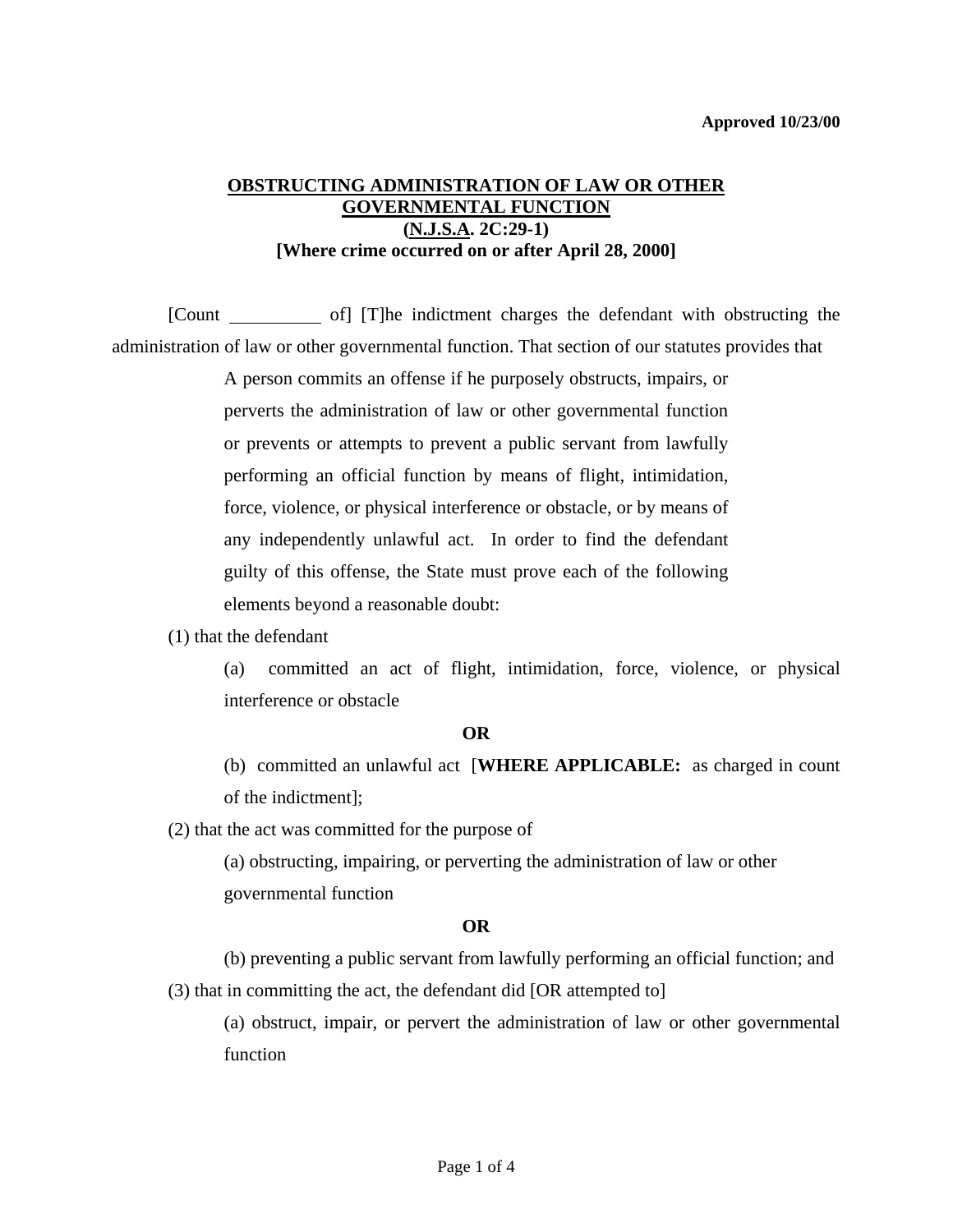### **OR**

(b) prevent a public servant from lawfully performing an official function.

 The first element that the State must prove beyond a reasonable doubt is that the defendant committed

(a) an act of flight, intimidation, force, violence, or physical interference or obstacle. In other words, the State must prove that the defendant affirmatively did something to interfere or place an obstacle to prevent the public servant from performing an official function.<sup>[1](#page-0-0)</sup> Specifically, the State alleges that the defendant committed the act of  $\qquad$ .

## **OR**

(b) an unlawful act: in other words, an act that is, without regard to its purpose to obstruct justice, already declared illegal. $<sup>2</sup>$  $<sup>2</sup>$  $<sup>2</sup>$  In this case, the State alleges that the defendant</sup> committed the unlawful act of \_\_\_\_\_\_\_\_. [CHARGE IF APPLICABLE: I have already defined the elements of that crime (or will define the elements of that crime) in my instructions concerning count  $\frac{3}{2}$  $\frac{3}{2}$  $\frac{3}{2}$  You cannot find the defendant guilty of obstructing the administration of law or other governmental function unless you find him/her guilty beyond a reasonable doubt of having committed this unlawful act [OR the crime charged in count  $\qquad$ .

 The second element that the State must prove beyond a reasonable doubt is that the defendant committed the unlawful act(s) for the purpose of [obstructing, impairing, or perverting the administration of law or other governmental function] OR [preventing a public servant from lawfully performing an official function].

 A person acts purposely with respect to the nature of his/her conduct or a result thereof if it is his/her conscious object to engage in conduct of that nature or to cause such a result. A person acts purposely with respect to attendant circumstances if he/she is aware of the existence

 $\overline{\phantom{a}}$ 

<sup>1</sup> State v. Berlow, 284 N.J. Super. 356, 360 (Law Div. 1995).

<span id="page-1-2"></span><span id="page-1-0"></span>II Commentary, Final Report of the New Jersey Criminal Law Revision Commission, N.J.S.A. 2C:29-1, comment 4, page 282 (1971). See also State v. Perlstein, 206 N.J. Super. 215, 222 (App. Div. 1980).

<span id="page-1-1"></span>This alternative instruction is included for use in those cases in which the State's theory is that the only act of obstruction or interference the defendant is alleged to have committed is also a crime that is the subject of a separate count in the indictment on which the defendant is being tried. See, for instance, State v. Branch, 155 N.J. 317, 328 (1998) (referring to Model Criminal Jury Charge on "Felony Murder – Slayer Participant" [January 27, 1997]); State v. Grey, 147 N.J. 4, 17 (1996).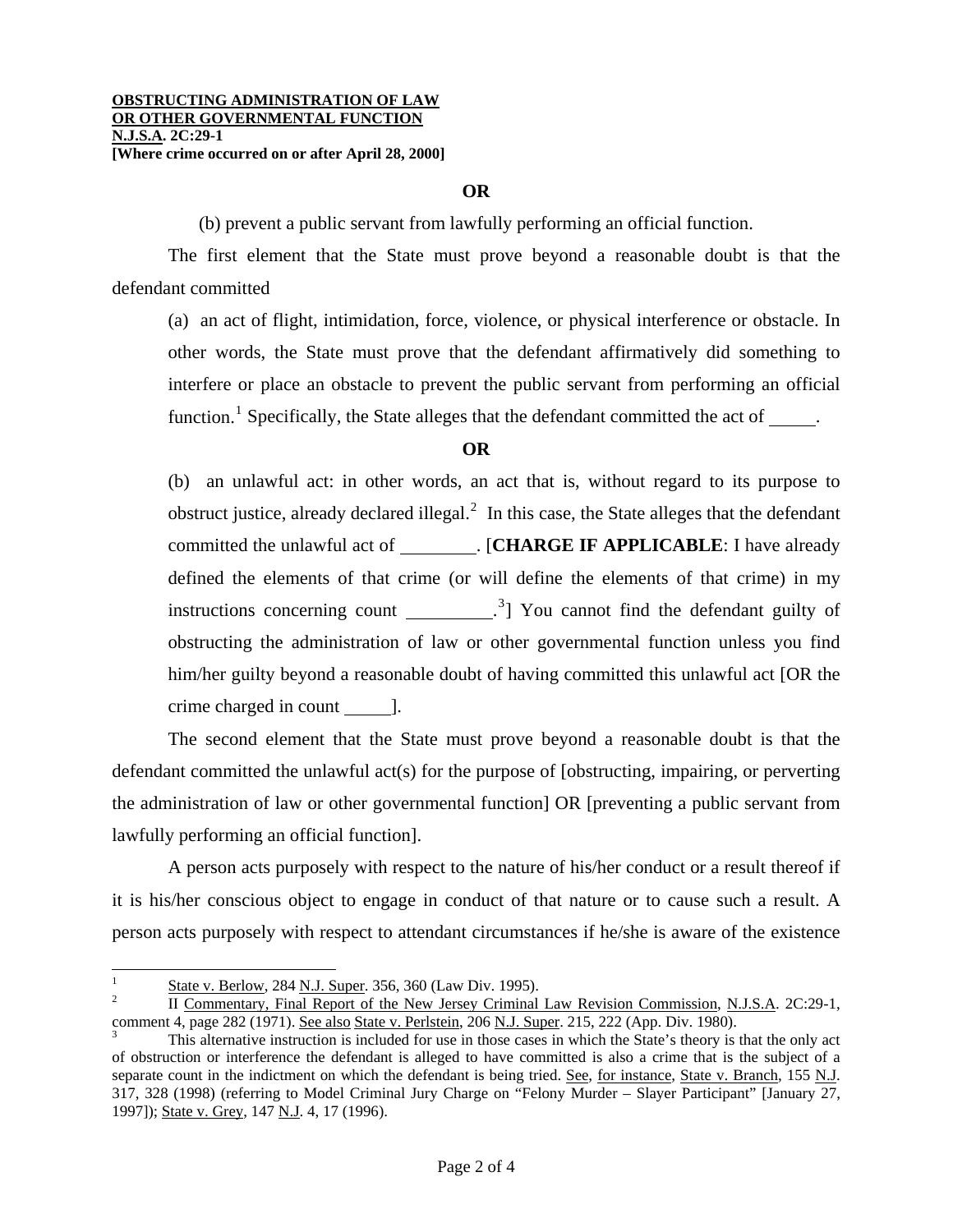#### **OBSTRUCTING ADMINISTRATION OF LAW OR OTHER GOVERNMENTAL FUNCTION N.J.S.A. 2C:29-1 [Where crime occurred on or after April 28, 2000]**

 $\overline{\phantom{a}}$ 

of such circumstances or he/she believes or hopes that they exist.

 Purpose is a condition of the mind that cannot be seen and that can be determined only by inferences from conduct, words or acts. A state of mind is rarely susceptible of direct proof but must ordinarily be inferred from the facts. Therefore, it is not necessary that the State produce witnesses to testify that an accused said that he/she had a certain state of mind when he/she engaged in a particular act. It is within your power to find that such proof has been furnished beyond a reasonable doubt by inference, which may arise from the nature of defendant's acts and conduct, from all that he/she said and did at the particular time and place, and from all surrounding circumstances.

 The third element that the State must prove beyond a reasonable doubt is that in committing the act, the defendant did (OR attempted to<sup>[4](#page-1-2)</sup>)

(a) obstruct, impair, or pervert the administration of law or the official governmental function of \_\_\_\_\_\_\_\_.

### **OR**

(b) prevent a public servant from lawfully performing an official function. A public servant means any officer or employee of government. In this case, the State alleges that the defendant prevented (or attempted to prevent) a  $\Box$  [choose applicable title set forth in <u>N.J.S.A.</u> 2C:27-1g] from lawfully performing the official function of \_\_\_\_\_\_\_.

 [**CHARGE WHEN APPLICABLE:** You cannot find the defendant guilty of this charge if he/she and a public servant engaged in a private altercation that happens to occur at a time when the victim is engaged in official duties.<sup>[5](#page-2-0)</sup>]

 If the State has failed to prove any element of this offense beyond a reasonable doubt, then you must find the defendant not guilty. If the State has proven each element of this offense beyond a reasonable doubt, then you must find the defendant guilty.

<sup>4</sup> When an attempt to prevent a public servant from lawfully performing an official function is alleged, or when attempt to commit the obstructing act is charged pursuant to N.J.S.A. 2C:5-1, include the Model Jury Charge on the definition of Attempt.

<span id="page-2-0"></span><sup>5</sup> 1971 Commentary, supra, comment 3, pages 281-282. A similar instruction should be given if the case raises the issue of whether the defendant failed "to perform a legal duty other than an official duty, or [committed] any other means of avoiding compliance with the law without affirmative interference with governmental functions," which are specifically excluded from the scope of N.J.S.A. 2C:29-1.